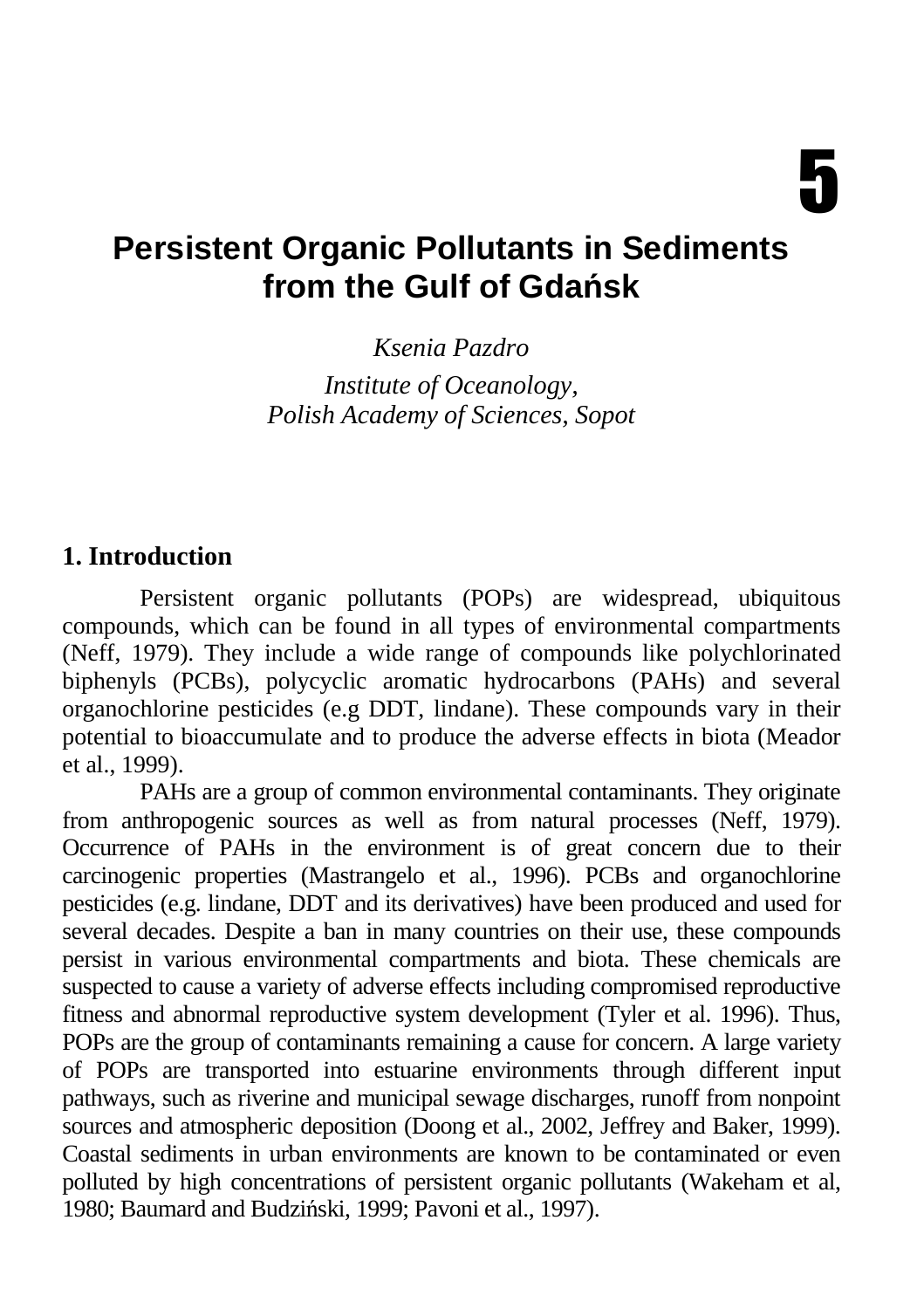Relatively a few data on sediment contamination in the Gulf of Gdańsk are available. These include PAHs levels in a few sediment samples from the Gulf of Gdańsk were reported by Kowalewska and Konat (1997), while organochlorine compounds levels were studied by Sapota (1997) and Konat and Kowalewska (2001). However, the Gulf of Gdańsk, due to the geographical layout and as a catchment area of an industrialized region, is obviously exposed to large and changing loads of environmental pollutants. Therefore gradients of POPs concentration could be expected and should be better documented.

## **2. Aim of the study**

The aim of this work was to establish the level of pollution by persistent organic contaminants in sediments from the Gulf of Gdańsk. Concentrations of polycyclic aromatic hydrocarbons (PAHs), polychlorinated biphenyls (PCBs) and selected organochlorine pesticides (DDTs, lindane) were determined in the surface sediments  $(0\div 5 \text{ cm depth})$  from 7 stations. The sampling stations were chosen along the expected pollution gradient. The station localised in the open sea, off Hel Peninsula, served as a reference site. The POPs distribution has been correlated with organic carbon and fine-grained fraction content.

# **3. Materials and methods**

## 3.1. Samples collection

Surface sediment samples (Baltic Sea) were collected during r/v Oceania cruises in 2002 using a Reineck corer or Niemistő corer. The distribution of sampling stations is shown in Fig. 1, while characteristics of sampling stations are given in Table 1. The 0÷5 cm layer was retrieved, frozen  $(-18^0\text{C})$  in pre-cleaned glass jars and transported to the laboratory.

# 3.2. Sample preparation

The analyses were based on procedures described by Khim et al. (2001). In brief, a frozen sample was freeze-dried in the laboratory and then  $5\div 10$  g of dry material w as subjected to extraction with methylene chloride (3 x  $30 \text{ cm}^3$ ) in an ultrasonic bath. The internal standards were added to all samples in order to establish the recoveries. Elemental sulphur and sulphur containing compounds were removed using activated powdered elemental cooper. After filtration, the solvent was partly evaporated under vacuum. Further concentration was carried out under gentle nitrogen stream. The concentrated extract was subjected to clean up procedures on alumina/silica gel colums. The compounds were eluted with solvent mixtures, increasing in polarity  $(F1 -$ 100% hexane; F2 – 90% hexane:10%methylene chloride; F3 – 75% hexane: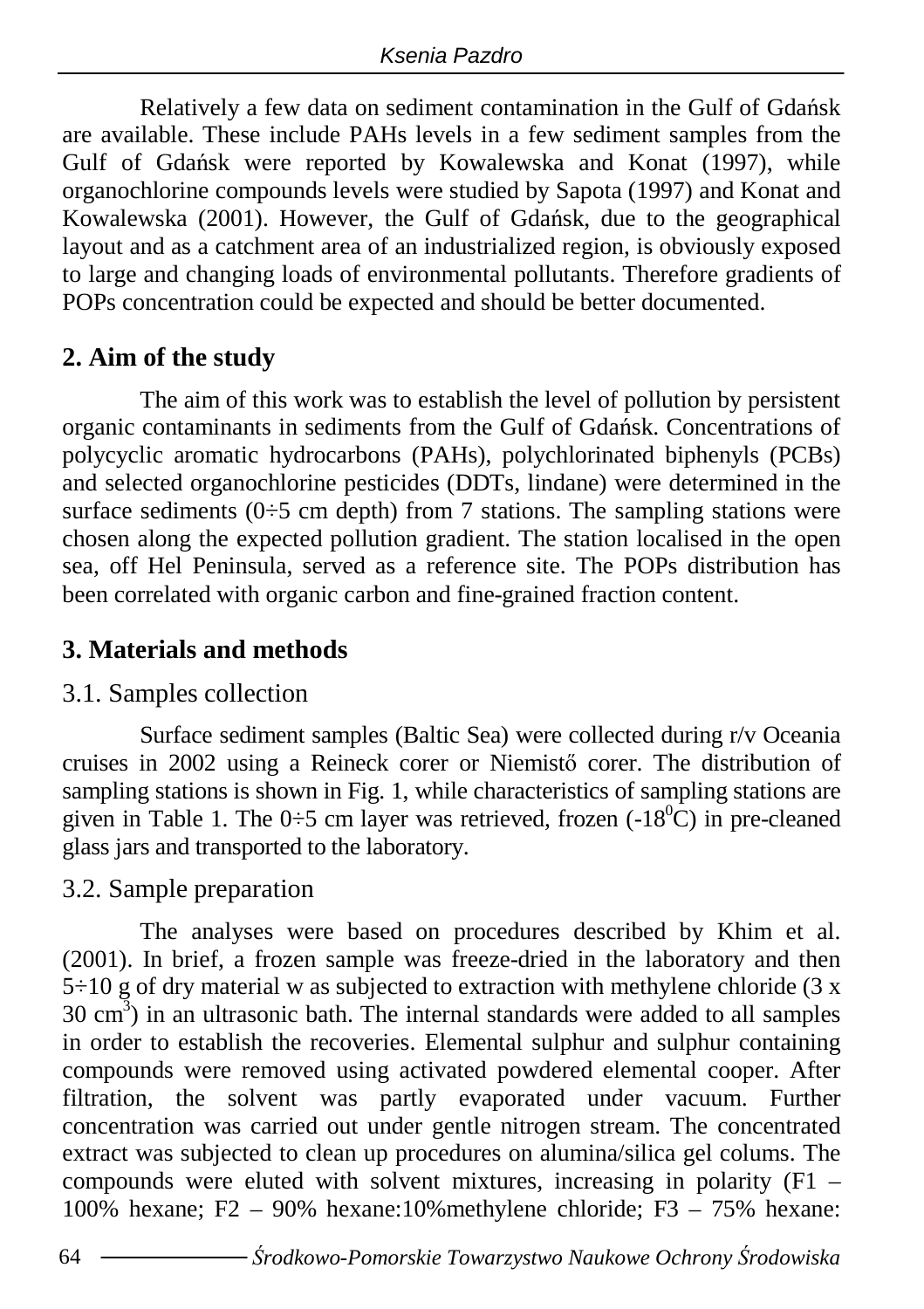25% methylene chloride). F1 contained PCBs, F2 PAHs and F3 – lindane. The fractions were evaporated and prior to analysis, dissolved in isooctane.

| <b>Station</b>  | Date of                           | Coordinates |                                 | Depth | Organic        | Fine grained     |  |
|-----------------|-----------------------------------|-------------|---------------------------------|-------|----------------|------------------|--|
| name            | sampling                          | Latitude    | Longitude                       | (m)   | matter         | fraction content |  |
|                 |                                   |             |                                 |       | content $(\%)$ | $(<63 \mu m)(%)$ |  |
| UW              | October '02 54°22.3' N            |             | $19^{\circ}00.6$ <sup>E</sup>   | 16    | 4.58           | 27               |  |
| <sub>SO</sub>   | November '02 54°28.7' N           |             | $18°38.6$ ' E                   | 14    | 0.15           | 0.33             |  |
| <b>MECH</b>     | November '02 $54^{\circ}36.2$ ' N |             | $18^{\circ}33.5$ ' E            | 11    | 0.86           | 0.77             |  |
| TW              | November '02 54°30.0' N           |             | $18^{\circ}50.0$ ' E            | 33    | 0.24           | 0.62             |  |
| <b>REF</b>      | November '02 54°50.2' N           |             | $18^{\circ}40.2$ ' E            | 45    | 0.95           | 0.20             |  |
| GG <sub>2</sub> | November '02 54°39.1' N           |             | 19°10.2' E                      | 89    | 21.23          | 95.00            |  |
| GG 1            | November '02 54°49.9' N           |             | $19^{\circ}18.6$ <sup>'</sup> E | 110   | 19.80          | 97.00            |  |

**Table 1.** Location of sampling stations and sediment samples characteristics Tabela 1. Położenie punktów poboru prób i charakterystyka próbek osadów



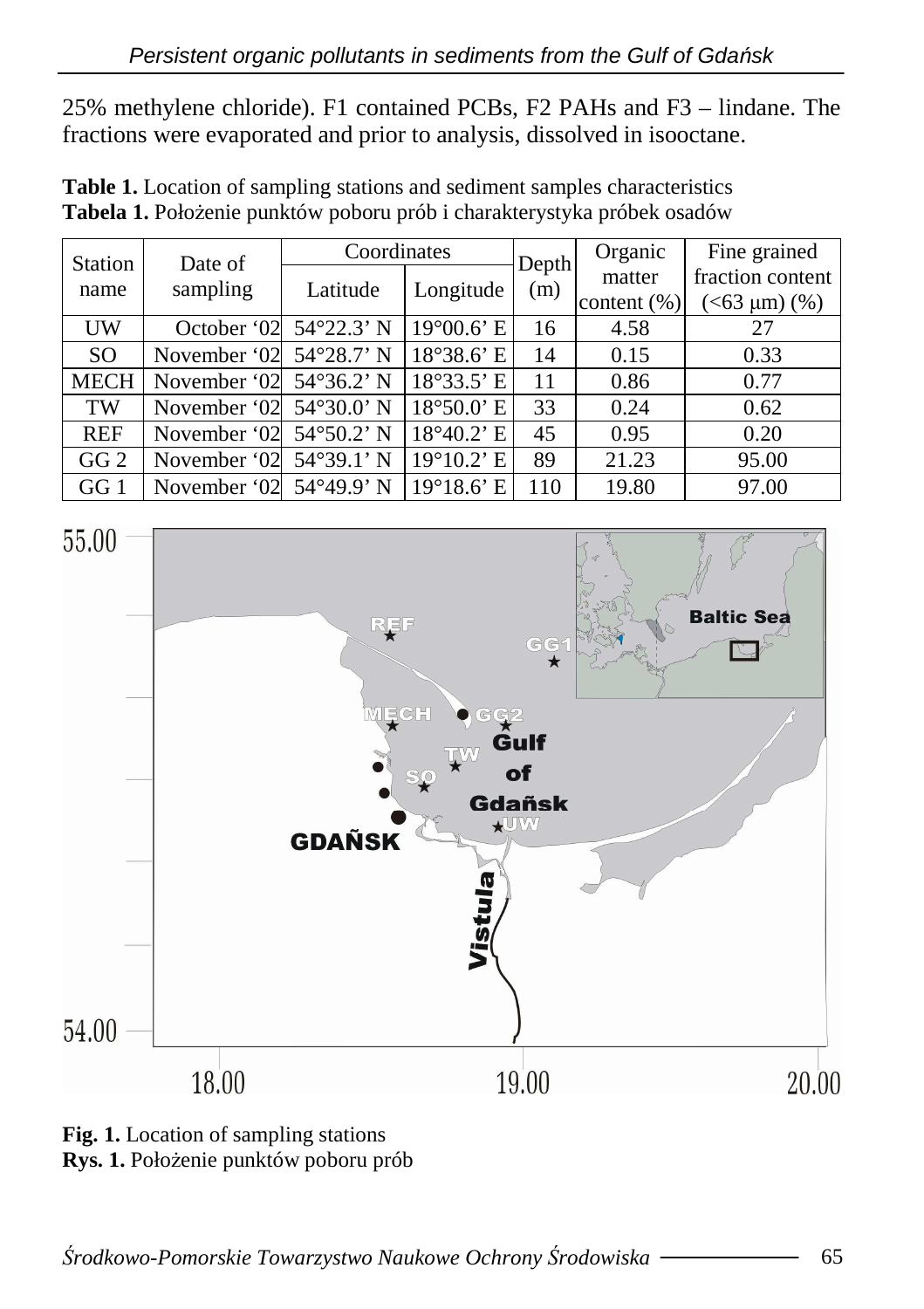#### 3.3. Quantitative and qualitative determination

 Extracts were analysed by gas capillary chromatography. A Shimadzu 17A GC equipped with a split/splitless injector at a 280°C and DB 5 column (60m x  $0.25$  mm inner diameter x  $0.25$  um film thickness) were used. FID detector, helium as a carrier gas and following oven temperature were used for PAH analyses: 50°C held for 1 min, followed by 15°C/min increase to 150°C, followed by 30ºC/min increase to 310ºC, hold for 10 min. PCBs and organochlorine hydrocarbons (DDT and lindane) were analyzed applying ECD detector, helium as carrier gas and the following oven temperature program:  $100^{\circ}\text{C} - 1$  min;  $6^{\circ}\text{C/min}$  do  $140^{\circ}\text{C}$ ;  $10^{\circ}\text{C/min}$  do  $310^{\circ}\text{C}$ ,  $310^{\circ}\text{C} - 20$  min. Identification and quantification were performed by means of internal and external standards. Recoveries in the range of 70÷99% and relative standard deviation in the range of  $10\div 20\%$  characterized the method in respect to individual compounds. The limit of detection of organochlorines using the method was 10 pg  $g^{-1}$  dry weight, and of PAHs – 100 pg  $g^{-1}$  dry weight. The details were described earlier by Tronczyński at al., 1999). Recoveries were calculated for each of the added deuterated PAHs. The recoveries were in the range of and 81÷101% for both mussels and SPMDs The laboratory blanks, were analysed in parallel with the samples. Procedural blanks were at least 10 times below measured concentrations, except for few analytes.

## 3.4. Supporting sample characterization

 Organic matter content in sediment samples was measured as loss on ignition (450ºC, 8 h). Fine-grained fraction was separated by sieving with a 63 µm mesh stainless steel sieve.

## **4. Results and discussion**

 The PAHs concentrations in the analyzed sediment samples are presented in Table 2. The results are expressed in ng  $g^{-1}$  dry weight. The concentrations of individual PAHs ranged from 1.6 to 400 ng  $g^{-1}$  d.w. The highest content of PAHs was observed in the areas of intensive sediment accumulation (GG1 and GG2). Relatively high concentrations were found at station TW, situated near the shipping channel and at the station UW, located close to Vistula mouth. Total PAHs concentrations of 14 analysed compounds coincide well with those reported by Kowalewska and Konat (1997) for the same area. Baumard et al. (1998) reported values higher by  $1.5\div 7$  times for PAH total concentrations in sediments of Western Mediterranean Sea.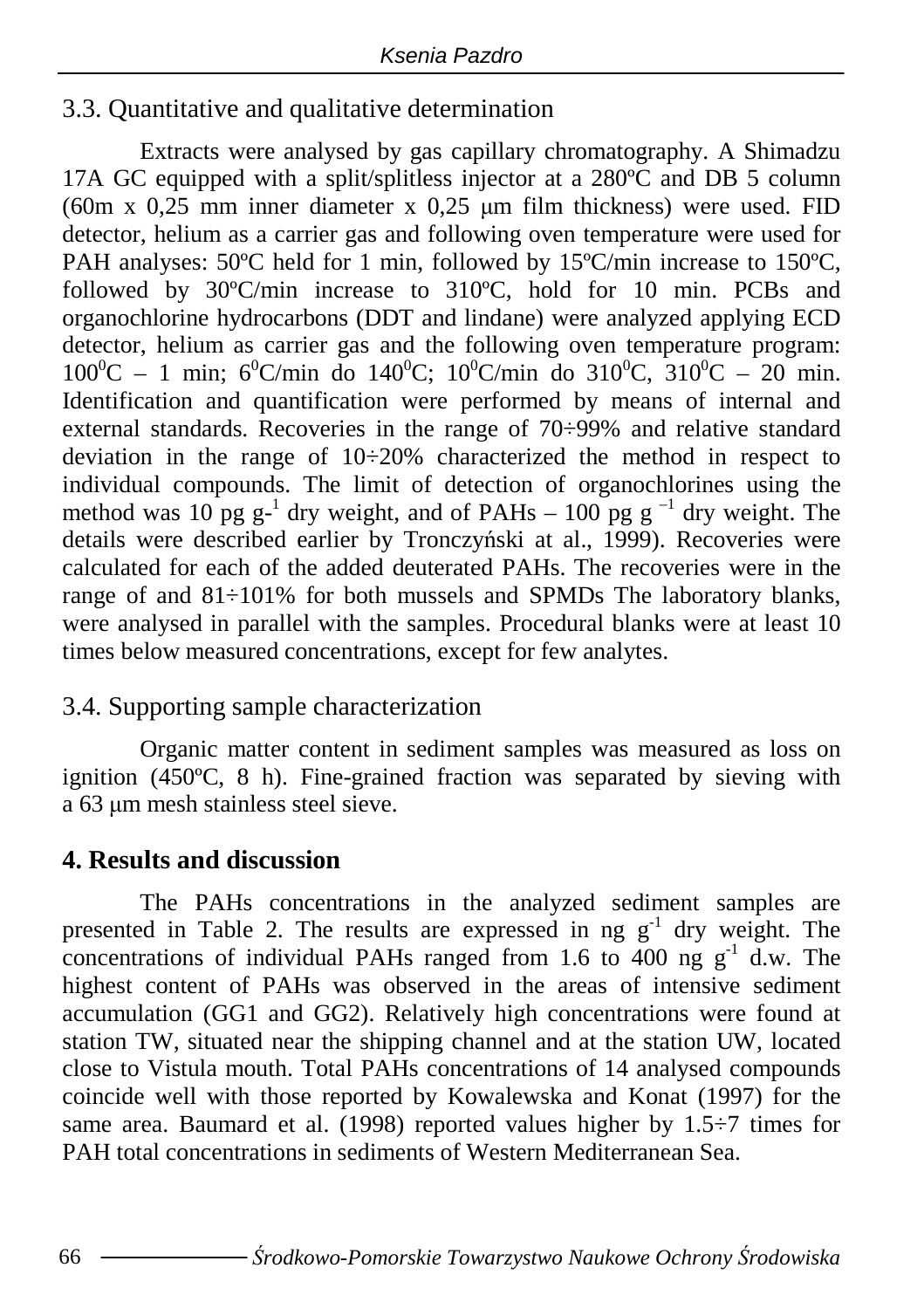| Table 2. Concentrations of polycyclic aromatic hydrocarbons in the sediment samples |  |  |  |
|-------------------------------------------------------------------------------------|--|--|--|
| $($ ng g <sup>-1</sup> d.w.)                                                        |  |  |  |

Tabela 2. Stężenia wielopierścieniowych węglowodorów aromatycznych w próbkach osadów (ng  $g^{-1}$ s.m.)

|                                    | Sampling station |       |             |        |            |                 |        |  |  |
|------------------------------------|------------------|-------|-------------|--------|------------|-----------------|--------|--|--|
| Compound                           | UW               | SO.   | <b>MECH</b> | TW     | <b>REF</b> | GG <sub>2</sub> | GG1    |  |  |
| Phenathrene (P)                    | 1248.1           | 44.6  | 71.5        | 344.4  | 61.1       | 344.2           | 400.6  |  |  |
| Anthracene $(A)$                   | 75.6             | 7.4   | 31.3        | 15.8   | 6.8        | 34.8            | 153.0  |  |  |
| Fluoranthene (Fl)                  | 115.4            | 34.7  | 84.9        | 109.1  | 7.3        | 57.6            | 86.4   |  |  |
| Pyrene $(Pv)$                      | 92.7             | 39.7  | 76.0        | 177.9  | 3.3        | 23.0            | 58.4   |  |  |
| Benzo(a)anthracene (BaA)           | 43.5             | 34.7  | 31.7        | 74.6   | 16.2       | 26.9            | 65.5   |  |  |
| Chrysene (Ch)                      | 24.6             | 16.9  | 22.3        | 33.0   | 13.6       | 53.4            | 128.9  |  |  |
| Benzo(b)fluoranthene (BbFl)        | 46.3             | 20.3  | 35.7        | 153.5  | 23.0       | 286.2           | 275.8  |  |  |
| Benzo(k)fluoranthene (BkFl)        | 69.4             | 22.3  | 37.5        | 130.6  | 20.4       | 303.6           | 240.4  |  |  |
| Benzo(a)pyrene (BaPy)              | 53.3             | 14.9  | 31.3        | 91.8   | 22.6       | 125.7           | 134.4  |  |  |
| Dibenzo(ah)anthracene (DBA)        | 33.1             | 2.2   | 7.1         | 12.9   | 1.6        | 152.8           | 163.7  |  |  |
| Benzo(ghi) per ylene (Bper)        | 31.8             | 3.0   | 4.4         | 186.6  | 35.2       | 367.4           | 315.4  |  |  |
| Indeno $(1,2,3 - cd)$ pyrene (Ipy) | 10.2             | 6.4   | 13.4        | 114.7  | 23.5       | 154.5           | 183.0  |  |  |
| $\Sigma$ PAHs                      | 1891.0           | 247.3 | 447.3       | 1444.9 | 235.0      | 1933.6          | 2205.0 |  |  |

The group of PCBs consists of 209 different possible congeners. Since different PCB congeners have been determined in a number of studies, often data are not comparable. In recent papers standard monitoring mixture of 7 congeners have been used, e.g. PCBs nos. 28, 52, 101, 118, 138, 153 and 180 were selected as the most abundant in the environment and covering a wide degree of biphenyl molecule chlorination (Wells, 1993; Konat and Kowalewska, 2001). Individual concentrations and the sum of concentrations levels of 7 congeners in the studied sediments are presented in Table 3.

The concentrations of individual chlorobiphenyls ranged between 0.30 to 12.21 ng  $g^{-1}$  d.w. Generally, the lowest values were observed at the station situated in the vicinity of shipping channel (TW), Sopot (SO) and at the reference site (REF). Highest concentrations were detected in the sediment accumulation area – Gdańsk Deep (GG1 and GG2). High values were also found at the station situated close to the Vistula river mouth (UW). The obtained data are in good agreement with results obtained by Konat and Kowalewska (2001) and Sapota (1997). They studied PCBs levels in sediments in the same area. Van Bavel et al.(1996) estimated that PCB concentrations (sum of 12 congeners) in the surface sediments in the coastal zone of the Gulf of Bothnia ranged from 0.9 to 3.5 ng  $g^{-1}$  d.w. in the northern Gulf of Bothnia and from 4.1 to 6.5 ng  $g^{-1}$  d.w. in the southern Gulf of Bothnia. Higher PCBs levels, up to 11 ng  $g^{-1}$  d.w. were measured in surface sediments of the Baltic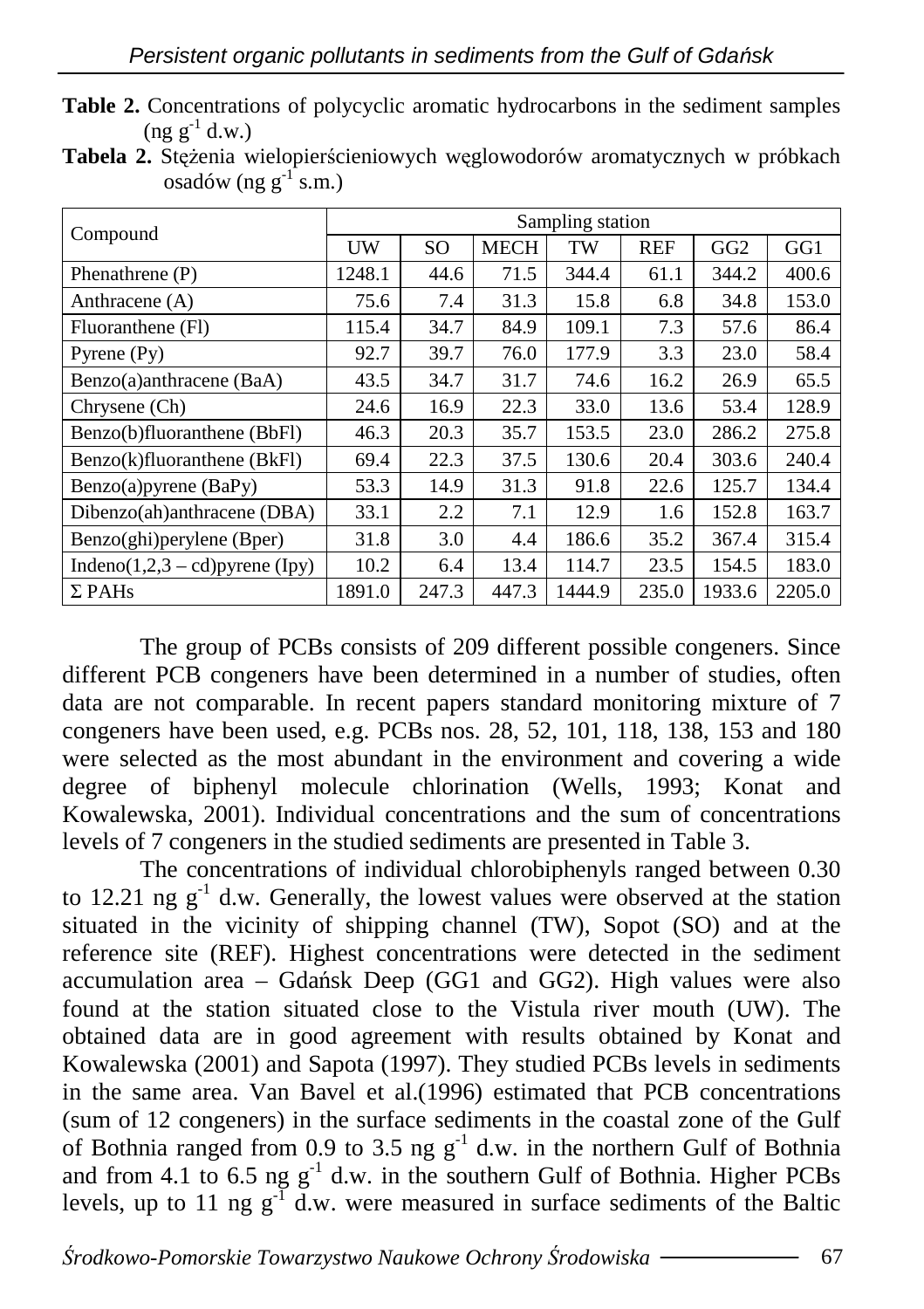Proper (Nylund, 1992). Dannenberger (1996) reported concentrations in the range from 8.4 to 200 ng g-1 d.w. (sum of 23 congeners) from the Western Baltic Sea (Pomeranian Bight and Greifswald Boden). Van Zoest and Van Eck (1993) observed in Scheldt estuary (North Sea) PCB concentrations up to  $200$  ng g<sup>-1</sup> d.w.

The presence of p,p' DDT together with p,p'DDE and p,p'DDD, which are the primary decomposition products of p,p'DDT, was detected in all samples. Concentrations of individual compounds were found to be within a range between 1.50 ng  $g^{-1}$  d.w at reference site to about 6 ng  $g^{-1}$  d.w. in the Gdańsk Deep. Concentrations of γ-HCH (lindane) were low as compared to other POPs. They ranged from 0.50 ng  $g^{-1}$  d.w. at the reference site to about 4 ng  $g^{-1}$  d.w. in the Gdańsk Deep.

**Table 3.** Concentrations of organochlorine contaminants in the sediment samples  $(ng g^{-1} d.w.)$ 

| Compound                                         | Sampling station |                 |             |      |            |                 |       |  |
|--------------------------------------------------|------------------|-----------------|-------------|------|------------|-----------------|-------|--|
|                                                  | UW               | SO <sub>1</sub> | <b>MECH</b> | TW   | <b>REF</b> | GG <sub>2</sub> | GG1   |  |
| 2.4.4'-trichlorobiphenyl (CB 28)                 | 3.37             | 0.65            | 0.93        | 0.61 | 0.30       | 9.05            | 12.32 |  |
| 2.2'.5.5'-tetrachlorobiphenyl<br>(CB 52)         | 4.07             | 0.48            | 1.41        | 0.59 | 0.47       | 10.12           | 13.36 |  |
| 2.2'.4.5.5'-pentachlorobiphenyl<br>(CB 101)      | 2.92             | 0.36            | 0.78        | 0.32 | 0.22       | 6.98            | 12.02 |  |
| 2.3'.4.4'.5-pentachlorobiphenyl<br>(CB 118)      | 2.09             | 0.42            | 0.52        | 0.49 | 0.31       | 7.56            | 10.67 |  |
| $2.2$ '.4.4'.5.5'-hexachlorobiphenyl<br>(CB 153) | 4.02             | 0.43            | 0.71        | 0.39 | 0.26       | 10.19           | 12.12 |  |
| $2.2$ '.3.4.4'.5'-hexachlorobiphenyl<br>(CB 138) | 4.01             | 0.47            | 0.58        | 0.48 | 0.33       | 7.65            | 10.56 |  |
| 2.2'.3.4.4'.5.5'-heptachlorobiphenyl<br>(CB 180) | 4.52             | 0.17            | 0.36        | 0.21 | 0.05       | 6.75            | 7.08  |  |
| $\Sigma$ PCB (7 congeners)                       | 25.00            | 2.98            | 5.29        | 3.09 | 1.94       | 58.30           | 78.13 |  |
| lindane ( $\gamma$ - HCH)                        | $nd**$           | 0.73            | 0.99        | 1.09 | 0.50       | 3.93            | 3.46  |  |
| $DDT***$                                         | 3.81             | 1.77            | 3.06        | 1.57 | 1.54       | 5.04            | 6.17  |  |

**Tabela 3.** Stężenia związków chloroorganicznych w próbkach osadów (ng g<sup>-1</sup> s.m.)

*\*\* – not determined* 

*DDT\*\*\* – includes DDT. its isomers and metabolites*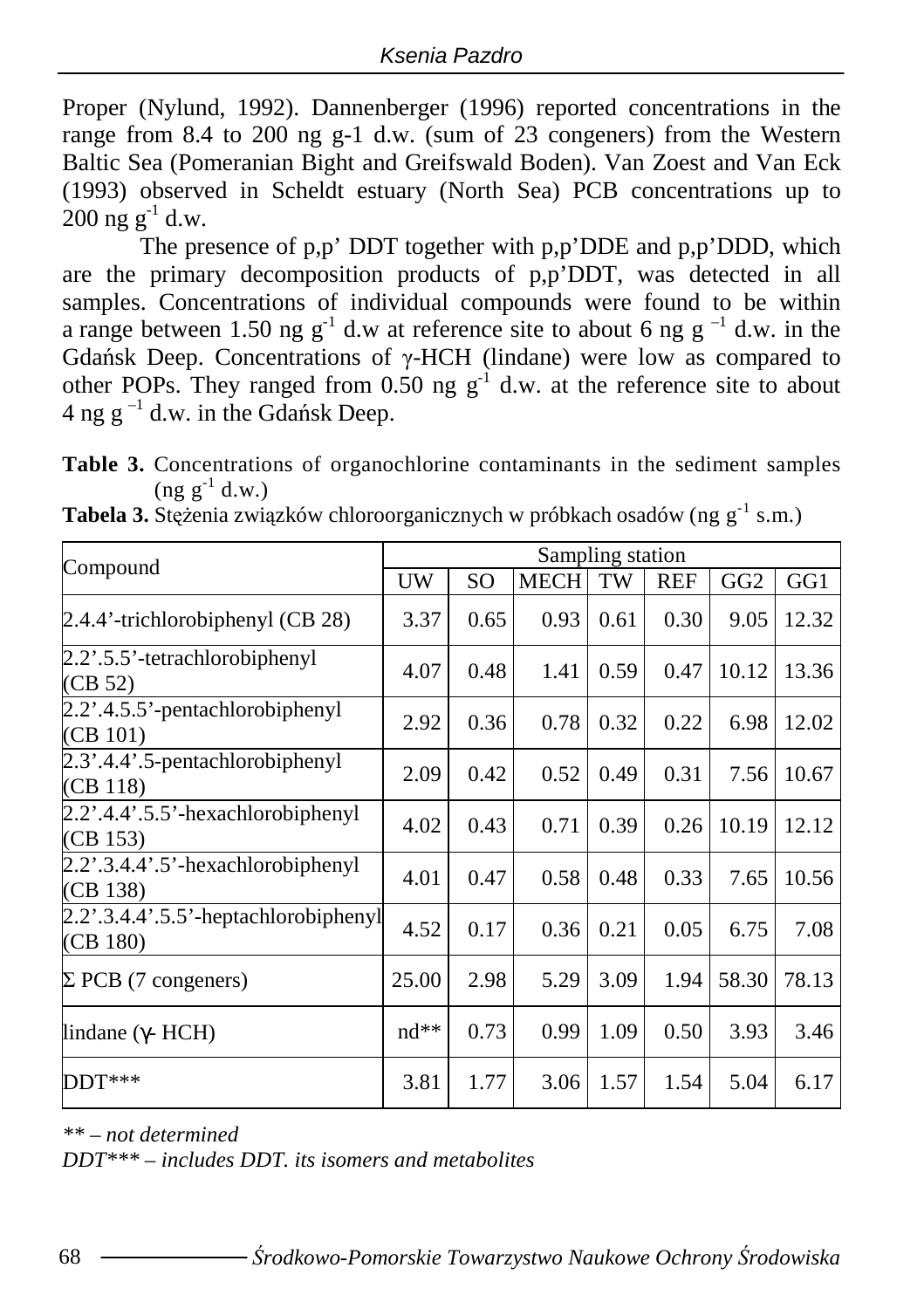The percentage distribution of individual PAHs in the analysed sediment samples is presented in Fig. 2. The low molecular PAHs (tri- and tetra-aromatics) prevailed over high molecular ones (Table 4) at three stations in the inner part of the Gulf of Gdańsk: UW, SO and MECH, while the opposite trend was noted at deep water stations (GG1 and GG2) and at the reference site (REF). Among the low molecular compounds tri-aromatic compound – phenanthrene was dominant in all samples (up to 55% at the UW station). The other low molecular PAHs were in the range from 0.5% (benzo(a)anthracene) to 19% (fluoranthene) of the total content. Among the high molecular weight PAHs, hexa-aromatics benzo(ghi)perylene (Bper) and indeno (1,2,3, c,d)perylene (IP) were the dominant ones in the samples from the Gdańsk Deep. The other sediments were characterized by penta-aromatics dominance.



**Fig. 2A.** Polycyclic aromatic hydrocarbons content [% of  $\Sigma$  PAHs] in the sediment samples from the Gulf of Gdańsk; low molecular PAHs fraction;  $P$  – phenanthrene,  $A$  – anthracene,  $Fl$  – fluoranthene,  $Py$  – pyrene, BaA – anthracene, Ch – chrysene

**Rys. 2A.** Zawartość wielopierścieniowych węglowodorów aromatycznych w próbkach osadów z Zatoki Gdańskiej; frakcja WWA małocząsteczkowych;

> $P =$  fenantren,  $A =$  antracen,  $F1 =$  fluoranten,  $Py =$  piren, BaA – antracen, Ch – chryzen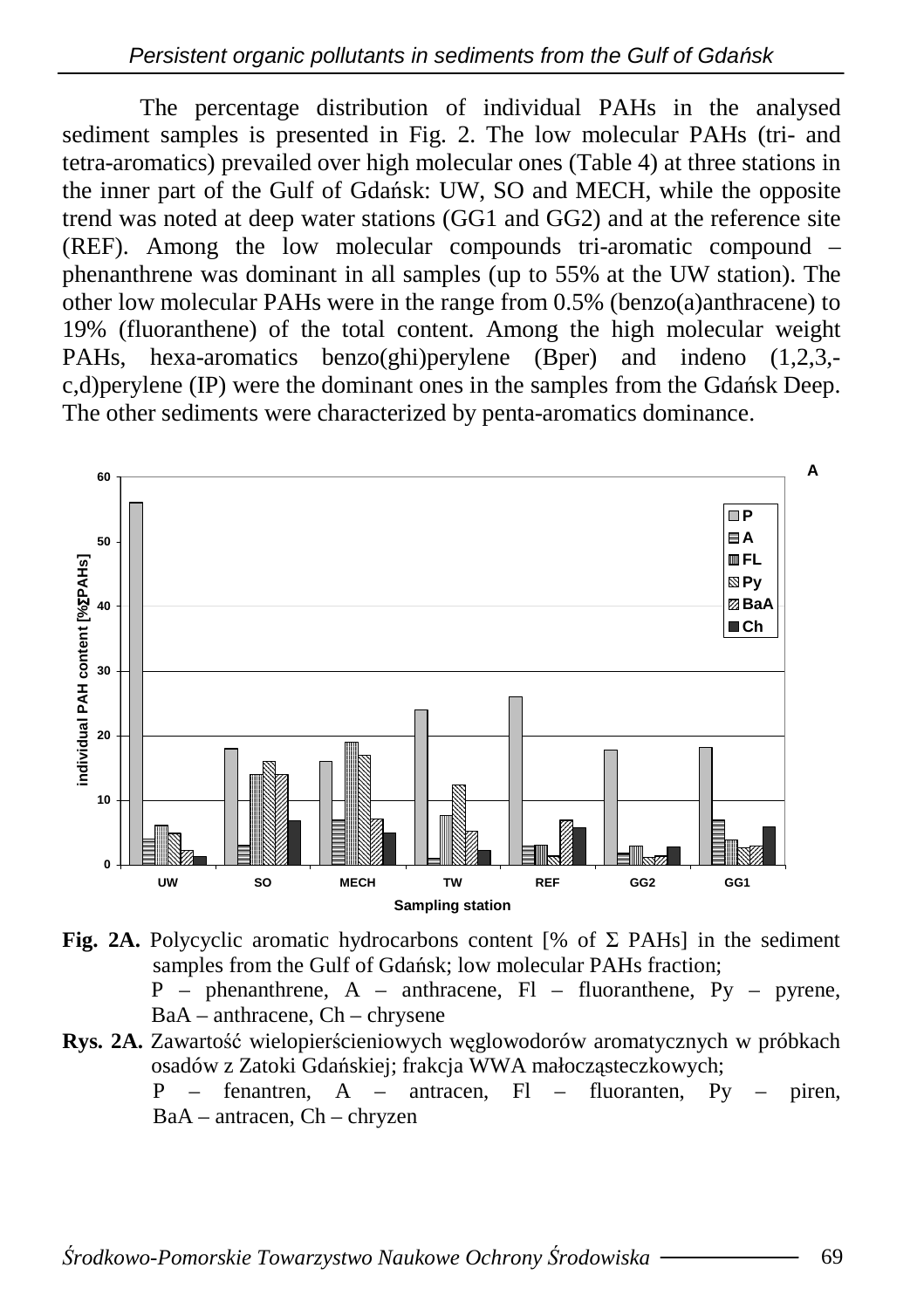

- **Fig. 2B.** Polycyclic aromatic hydrocarbons content [% of  $\Sigma$  PAHs] in the sediment samples from the Gulf of Gdańsk; high molecular PAHs fraction;  $BbF - \text{benzo}(b)$ fluoranthene,  $BkF - \text{benzo}(k)$ fluoranthene,  $BaPy - benzo(a)pyrene$ ;  $DBA - dibenzo(ah)anthracene$ ,
	- Bper benzo(ghi)perylene,  $IPy$  indeno(1,2,3-c,d)pyrene
- **Rys. 2B.** Zawartość wielopierścieniowych węglowodorów aromatycznych w próbkach osadów z Zatoki Gdańskiej; frakcja WWA wielkocząsteczkowych; BbF – benzo(b)fluoranten, BkF – benzo(k)fluoranten,  $BaPy - benzo(a)$ piren;  $DBA - dibenzo(ah)$ antracen, Bper – benzo(ghi)perylen, IPy – indeno $(1,2,3-c,d)$ piren

The differences in PAHs pattern could be related to different sources of the particular compounds and their fate in the environment, resulting from their physico-chemical properties (Kowalewska and Konat, 1997). The detailed comparison of individual PAHs distribution obtained in this study with literature data is impeded, due to differences in sampling techniques, extractive and analytical procedures, and finally – different compounds sets reported in the literature. As a consequence, different proportions of individual compound could be determined and reported.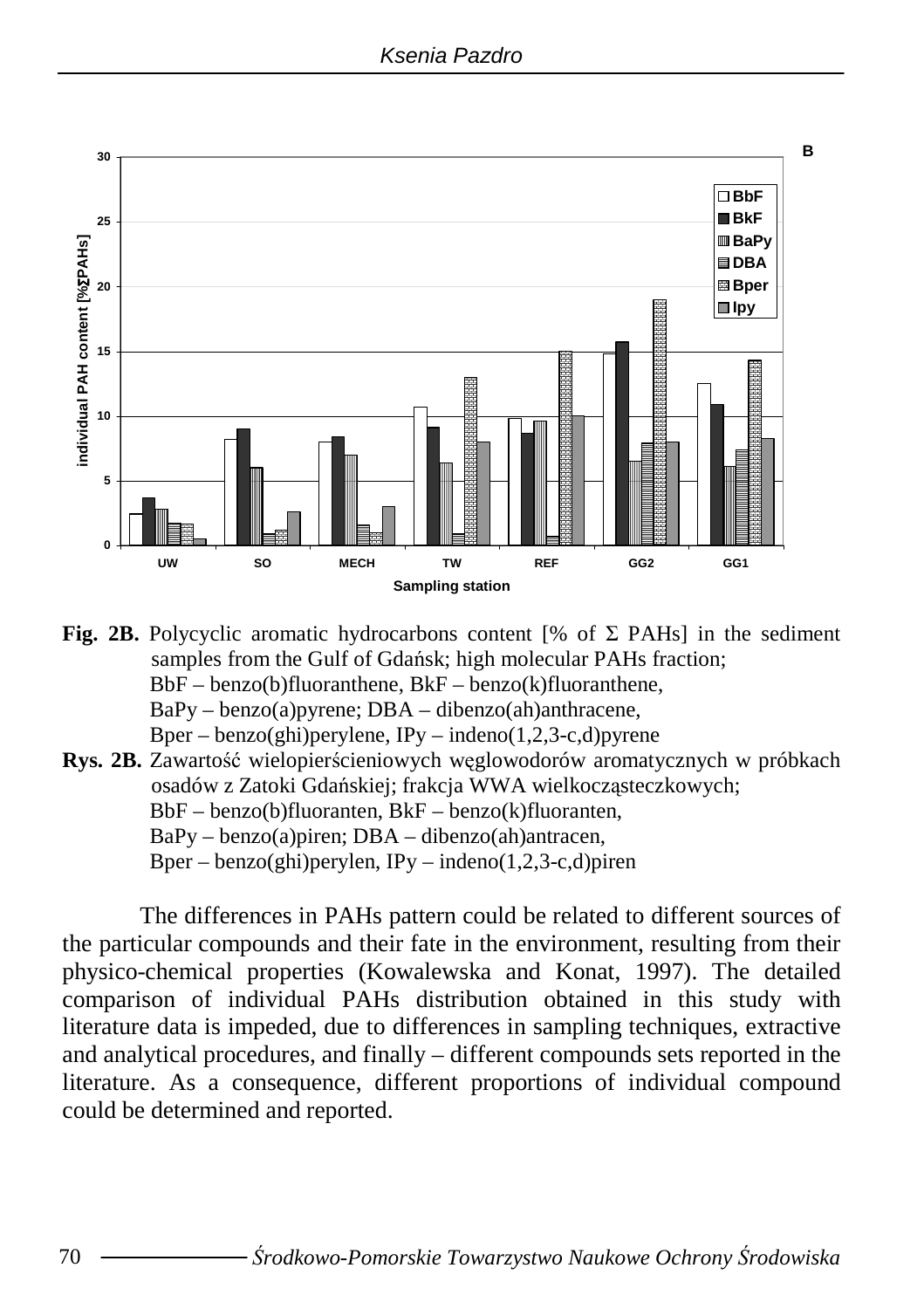|                |  | Table 4. Selected ratios of POPs determined in the sediment samples from the Gulf of |  |  |  |  |
|----------------|--|--------------------------------------------------------------------------------------|--|--|--|--|
| <b>G</b> dańsk |  |                                                                                      |  |  |  |  |

| Ratio                                                           | Sampling station |       |             |       |            |                 |       |  |  |
|-----------------------------------------------------------------|------------------|-------|-------------|-------|------------|-----------------|-------|--|--|
|                                                                 | UW               | SO.   | <b>MECH</b> | TW    | <b>REF</b> | GG <sub>2</sub> | GG1   |  |  |
| low molecularPAHs/<br>total PAHs $[\%]$                         | 74.60            | 71.80 | 71.04       | 52.60 | 46.10      | 27.92           | 40.49 |  |  |
| high molecular<br>PAHs/total PAHs [%]                           | 25.40            | 27.90 | 28.96       | 48.09 | 53.80      | 71.89           | 59.53 |  |  |
| Phenanthrene/Anthracen                                          | 14.00            | 6.00  | 2.29        | 21.82 | 8.97       | 9.89            | 2.62  |  |  |
| Fluoranthene/Pyrene                                             | 1.24             | 0.88  | 1.10        | 0.61  | 2.21       | 2.50            | 1.47  |  |  |
| Low chlorinated<br>PCBs(3+4Cl atoms/total<br>PCBs [%])          | 29.76            | 37.92 | 44.23       | 38.83 | 39.60      | 33.30           | 32.45 |  |  |
| Higher chlorinated PCBs<br>$(5+6+7Cl atoms)/total$<br>PCBs [%]) | 70.24            | 62.04 | 55.77       | 61.17 | 60.31      | 66.66           | 67.55 |  |  |
| Total PAH/Total PCBs<br>content                                 | 76               | 83    | 84          | 467   | 121        | 32              | 28    |  |  |

**Tabela 4.** Wybrane stosunki TZO wyznaczone w próbkach osadów z Zatoki Gdańskej

The occurrence of PAHs in the environment is mainly due to combustion and pyrolysis of fossil fuels and to release into the environment of petroleum products (Law and Andrulewicz, 1983). PAH production resulting from natural processes is generally very low compared to PAHs originating from anthropogenic sources (Readman et al., 1982). Some indicators based on molecular ratios of specific hydrocarbons were developed to distinguish between PAHs originating from various origins (Baumard et al., 1999). Phenanthrene is the most thermodynamically stable triaromatic isomer. As shown by thermodynamical calculations, the ratio of phenanthrene concentration to anthracene concentration (P/A) is temperature dependent (Baumard et al., 1998). Thus, high temperature processes such as combustion of organic matter generate PAHs characterized by a low P/A ratio  $(<10$ ), whereas the slow maturation of organic matter during catagenesis leads to much higher  $P/A$  values ( $>15$ ). The same considerations can be applied to the isomeric ratio of 4 rings compounds- fluoranthene to pyrene concentrations (Fl/Py). Values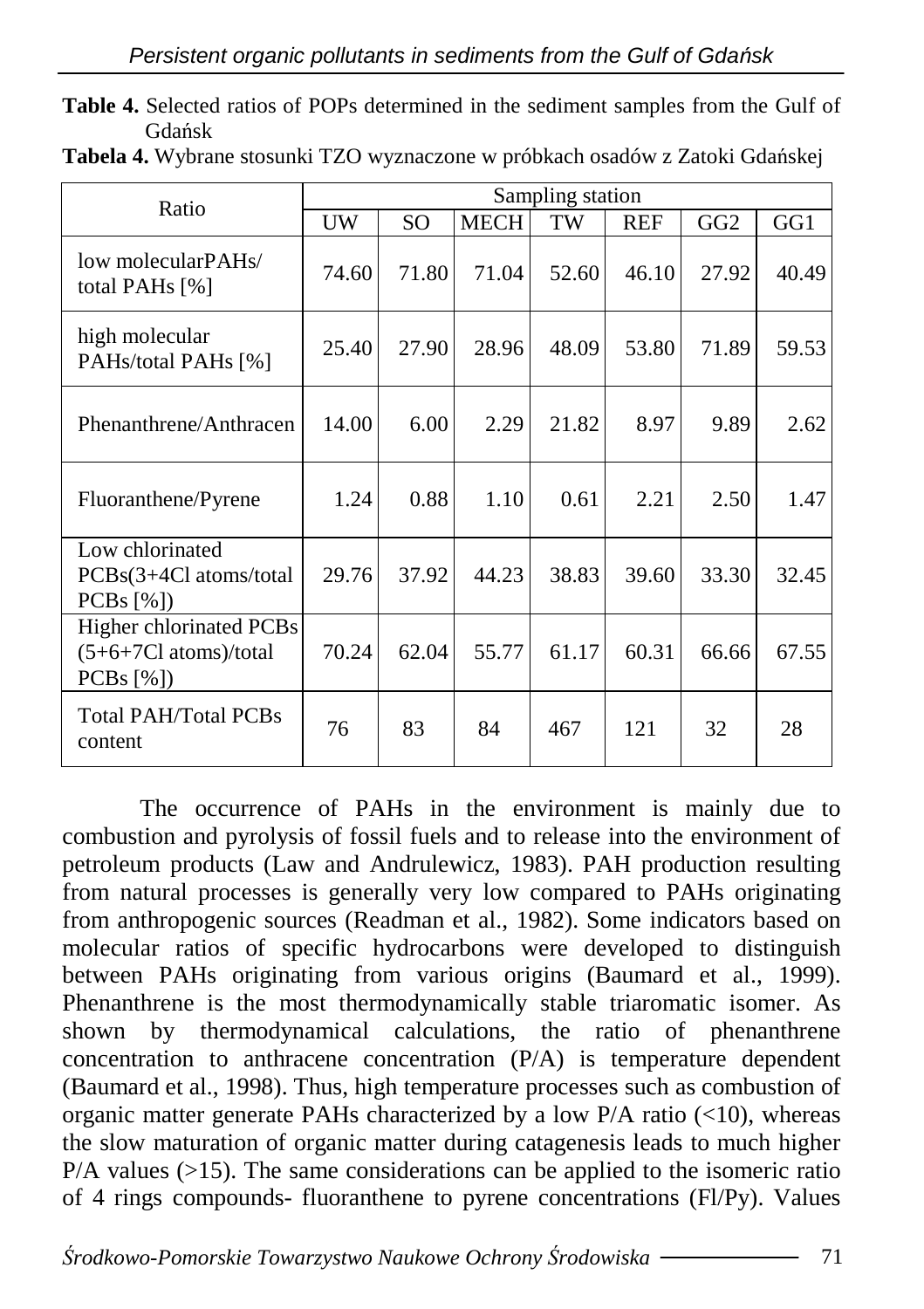greater than 1 are characteristic of pyrolitic origin (Sicre et al., 1987), whereas values lower than 1 are related to petroleum hydrocarbons. P/A and FL/Py ratios, calculated for the analysed sediment samples (Table 4) indicate that contaminants in sediment samples collected at deeper stations in the outer part of the Gulf of Gdańsk GG1, GG2 and REF originated mainly from pyrolitic combustion. Sediments at the station TW, situated near the shipping channel were characterized by contaminants derived mainly from petroleum pollution. In the case of shallow water stations UW, So and Mech, located in the inner part of the Gulf of Gdańsk, close to the coast a superimposition of both pyrolitic and petrogenic origins of PAH should be noted.

The percentage distribution of individual PCBs in the sediment from the Gulf of Gdańsk is shown in Fig. 3. Among the detected PCB congeners low chlorinated CB 28 and CB 52 were the dominant ones in shallow sandy sediments (stations SO, Mech, TW and REF). At deeper stations (GG1 and GG2) and close to the Vistula mouth (UW) the congeners were more uniformly distributed. The significant input of the most hydrophobic congener (CB 180) should be noted at these stations. Most reasonably, it seems that its better solubility in water or decomposition of higher chlorinated congeners by microbial attack (Brownawell and Farrington,1986) are responsible for the observed PCB distribution.



**Fig. 3.** PCBs content [% of  $\Sigma$  PCBs] in the sediment samples from the Gulf of Gdańsk **Rys. 3.** Zawartość PCB [% sumy PCB] w próbkach osadów z Zatoki Gdańskiej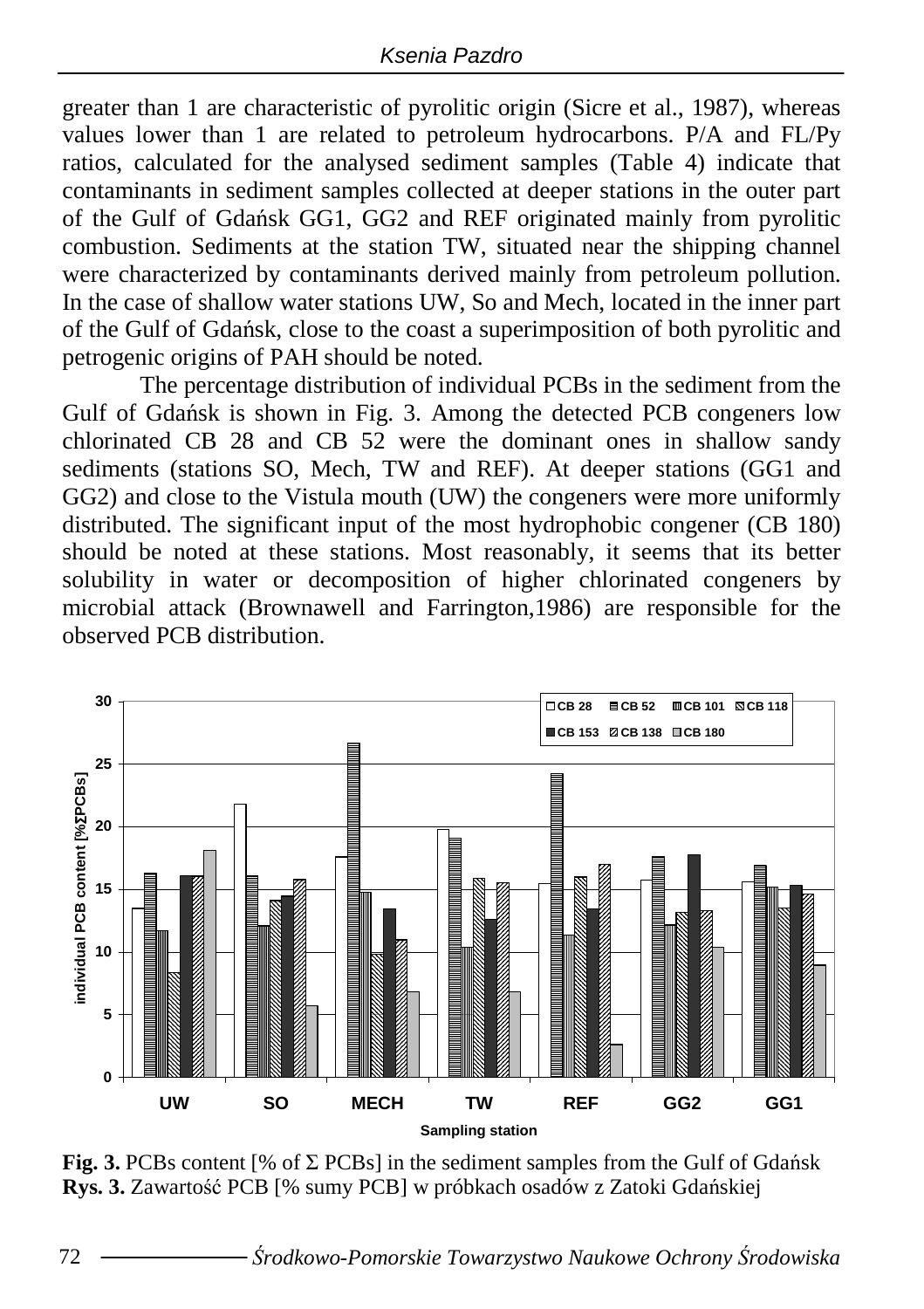The distributions of organic contaminants in sediments are strongly related to their physico-chemical properties (mainly hydrophobicity). However, sediment properties play also an important role (Leppanen and Kukkonen (2000). Sediment organic carbon content and grain-size distribution are main parameters influencing contaminants pattern and bioavailability (Harkey et al., 1995, Witt, 1995). Organic contaminants tend to adsorb mainly on fine-grained material, thus often the analyses are performed on a sieved fraction of sedimentary material. However, in terms of potential contaminants bioavalability, bulk sediment analysis is more appropriate. The analysed sediments characteristics are listed in Table 1. Generally, the coastal stations were characterized by both, low organic matter and small fine grained fraction proportions. Only sediment sampled close to the Vistula mouth exhibits different properties. This is, possibly, due to specific riverine/marine waters mixing in this area resulting in intensive flocculation of suspended particles and organic matter enrichment in sediments. Samples from deep areas were characterized by high organic matter content and consisted exclusively of fine grained particles. Generally, the analyzed data set yielded a positive correlation between total and individual POPs levels and organic matter content (r>0.65). Organic matter – poor, sandy sediments were less contaminated then organic matter rich muddy sediments.

#### **5. Conclusions**

The content of persistent organic pollutants in the analyzed sediment samples collected from the Gulf of Gdańsk followed the order PAHs>PCBs>DDT>lindane

Persistent organic pollutants in the investigated area occured in low concentrations when compared to other marine, coastal areas in the industrialized regions (Meditterrean Sea, Adriatic Sea, North Sea) (Boulloubassi and Saliot, 1991; Fava et al., 2003; Van Zoest i Van Eck, 1993).

A positive correlation between sediment POPs concentrations and sediment organic matter concentrations as well as fine-grained fraction content were observed.

The highest content of POPs were observed not in the vicinity of the most probable sources of pollution, but in the areas of intensive net sediment accumulation. The obtained results indicate the importance of transport processes of POPs. Both, atmospheric fluxes and near bottom fluxes should be taken into account.

Samples taken from so called reference site situated in the open sea were characterized by the lowest concentrations of the studied contaminants.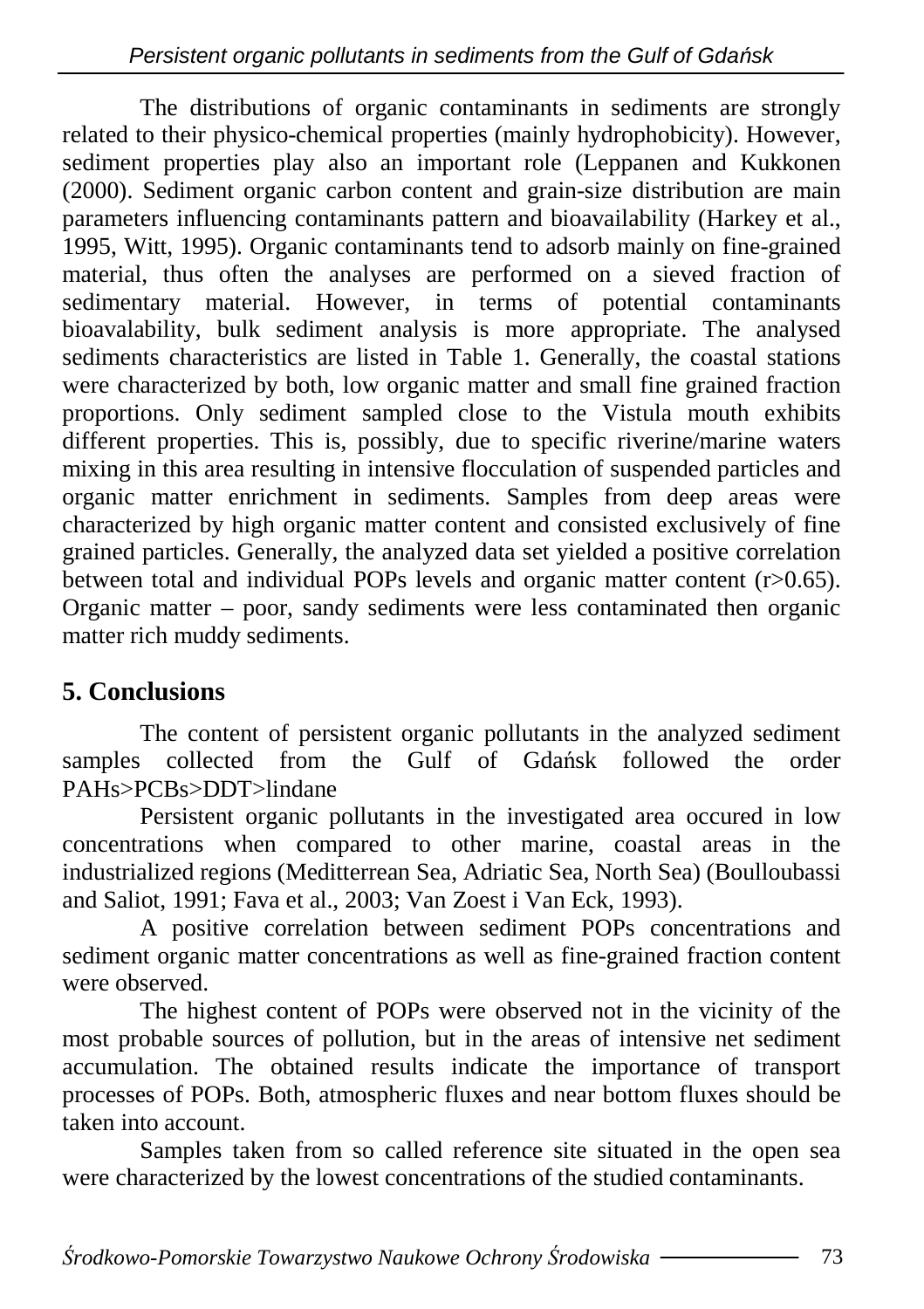Molecular indices were shown to be useful to differentiate between pyrolytic/petroleum PAH contamination sources. In the studied samples, PAH were mainly of pyrolytic origin, with some evidence of super-imposed petrogenic hydrocarbons close to Gdańsk harbour and in the vicinity of the fairway.

#### **References**

- 1. **Baumard P., Budzi**ń**ski H., Garrigues P.:** Polycyclic Aromatic Hydrocarbons in Sediments and Mussels of the Western Mediterranean Sea. Environ. Toxicol.Chemistry, 17(5), 765-776. 1998.
- 2. **Baumard P.**, **Budzi**ń**ski H., Garrigues P., Dizer H., Hansen P.D.:** Polycyclic Aromatic Hydrocarbons in Recent Sediments and Mussels (Mytilus edulis) from Western Baltic Sea: Occurrence, Bioavailability and Seasonal variations. Mar.Environ.Res., 47, 17-47. 1999.
- 3. **Bouloubassi I**., **Saliot A.:** Sources and Transport of Hydrocarbons in the Rhone Delta Sediments (North-Western Mediterranean). Fres.Z.Anal.Chem. 339, 765-771. 1991.
- 4. **Brownawell B**.**J., Farrington J.:** Biogeochemistry of PCBs in Interstitial Waters of a Coastal Marine Sediment. Geochim.Cosmochim.Acta 50, 157-160. 1986.
- 5. **Dannenberger D.:** Chlorinated Microcontaminants in Surface Sediments of the Baltic Sea, the Arkona Sea and the Pomeranian Bight., Mar.Poll.Bull, 32 (11), 772- 781. 1996.
- 6. **Doong R-A., Peng C., Sun Y., Liao P.,** Composition and Distribution of Organochlorine Pesticide Residues in Surface Sediments from the WU-Shi River Estuary, Taiwan. Mar.Poll.Bull., 45, 246-253. 2002.
- 7. **Fava F., Gentilucci S., Zanaroli G.:** Anaerobic Biodegradation of Weathered Polychlorinated Biphenyls (PCBs) in Contaminated Sediments of Porto Maghera. Chemosphere 53, 101-109. 2003.
- 8. **Harkey G.A., Hoof P., Landrum P.:** Bioavailability of Polycyclic Aromatic Hydrocarbons from a Historically Contaminated Core. Environ. Toxicol.Chem., 14, 1551-1560. 1995.
- 9. **Jeffrey T.F.A., Baker J.E.:** Hydrophobic Organic Contaminants in Surficial Sediments of Baltimore Harbor: Inventories and Sources. Environ.Toxicol.Chem., 18, 838-849. 1999.
- 10. **Khim J.S., Lee K., Kannan K., Villeneuve D., Giesy J., Koh C.:** Trace Organic Contaminants in Sediment and Water from Ulsan Bay and its Vicinity, Korea. Arch.Environ.contam.Toxicol., 40, 141-150. 2001.
- 11. **Konat J., Kowalewska G.:** Polychlorinated Biphenyls(PCBs) in Sediments of the Southern Baltic Sea. Sci.Tot.Environ., 280, 1-15. 2001.
- 12. **Kowalewska G., Konat J.:** Distribution of Polynuclear Aromatic Hydrocarbons (PAHs) in Sediments of the Southern Baltic Sea. Oceanologia, 39, 83-104. 1997.
- 13. **Law R., Andrulewicz E.:** Hydrocarbons in Water, Sediment and Mussels in the Southern Baltic Sea. Mar.Poll.Bull., 14, 289-293. 1983.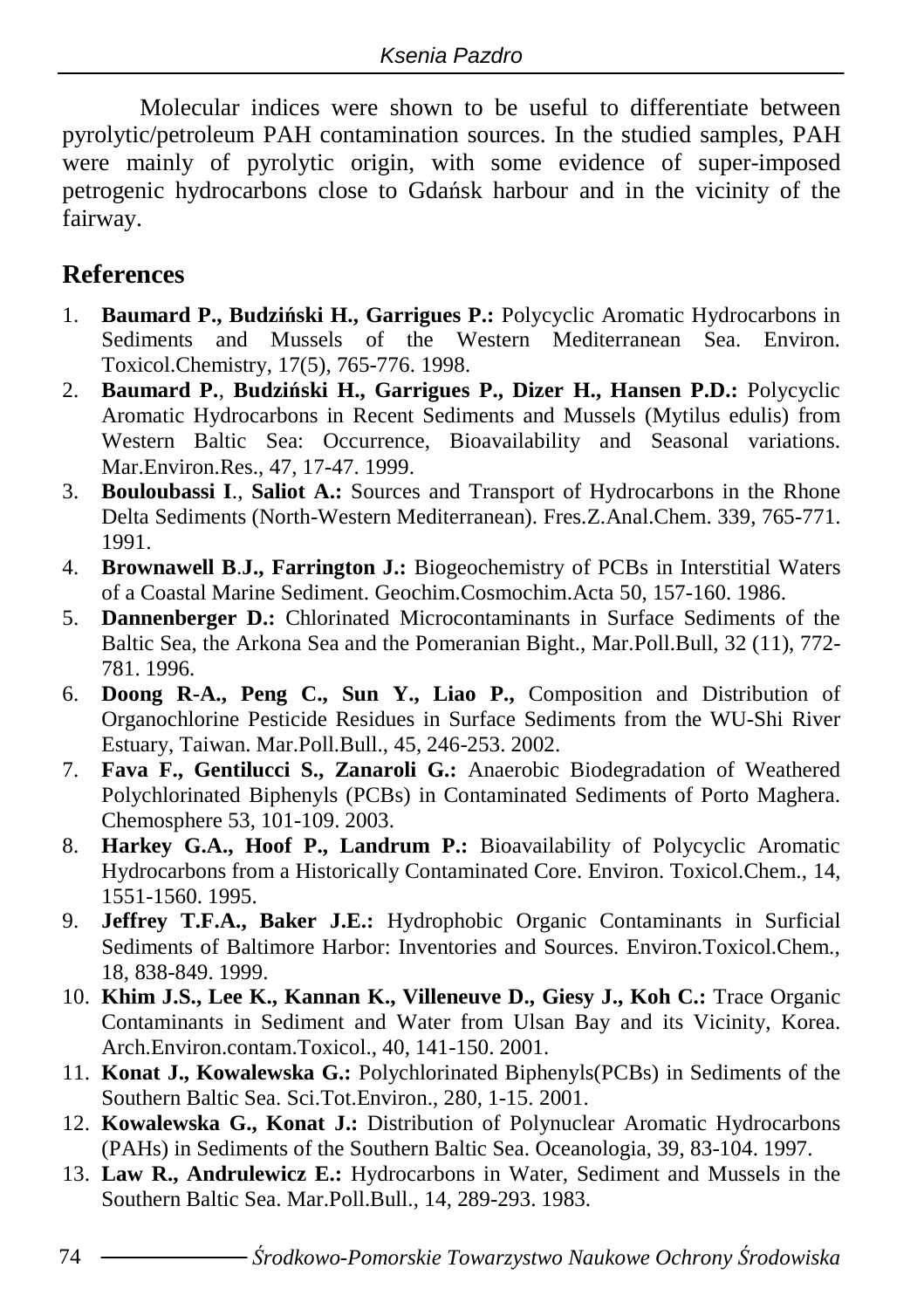- 14. **Leppanen M.T., Kukkonen J.V.:** Effect of Sediment-associated Contact Time on Availability of Sediment-associated Pyrene and Benzo(a)pyrene to Oligochaete Worms and Semi-permeable Membrane Devices. Aquatic Toxicol., 49, 227-241. 2000.
- 15. **Mastrangelo G., Fadda E., Marzia V.:** Polycyclic Aromatic Hydrocarbons and Cancer in Man. Environ.Health Perspect 104, 1166-1170. 1996.
- 16. **Meador J.P., Adams N.G., Cassilas E., Bolton J.:** Comparative Bioaccumulation of Chlorinated Hydrocarbons from Sediment by Two Infaunal Invertebrates, Arch.Environ.Toxicol., 33, 388-400. 1999.
- 17. **Neff J.M.:** Polycyclic aromatic hydrocarbons in the aquatic environment, sources, fates and biological effects. In Applied Science Publishers.pp1-262. 1979.
- 18. **Nylund K., Asplund L., Jonsson B., Litzen K., Usellstrom:** Analysis of Some Polychlorinated Pollutants in Sediment and Sewage sludge. Chemosphere 24, 1721- 1730. 1992.
- 19. **Pavoni B., Sfriso A., Marcomini A.:** Concentration and Flux Profiles of PCBs, DDTs and PAHs in a Dated Sediment Core from the Lagoon of Venice. Mar.Chem., 21, 25-35. 1997.
- 20. **Readman J.W., Mantoura R., Rhead M.M., Brown L.:** Aquatic Distribution and Heterotrophic Degradation of Polycyclic Aromatic Hydrocarbons in the Tamar Estuary. Estuar.Coast.Shelf Sci., 14, 369-389. 1982.
- 21. **Sapota G.:** Chlorinated hydrocarbons in sediments from the Vistula Lagoon, Oceanological Studies, 2-3, 61-70. 1997.
- 22. **Sicre M.A., Marty J., Saliot A.:** Aliphatic and Aromatic Hydrocarbons in Different Sized Aerosols over the Mediterranean Sea: Occurence and Origin. Atmos.Environ. 21, 2247-2259. 1987.
- 23. **Tyler C.R., Jobling S., Sumpter J.:** Endocrine Disruption in Wildlife: a Critical review of the Evidence. Crit.Rev.Toxicol 28, 319-361. 1998.
- 24. **Van Bavel B.**, **Naf C., Bergqvist P.A., Broman D., Lundgren K., Papakosta O., Rolff C., Strandberg B., Zebuhr Y., Rappe C.:** Levels of PCBs in the Aquatic Environment of the Gulf of Bothnia: Benthic Species and Sediments. Mar.Poll.Bull, 210-218. 1995.
- 25. **Van Zoest R., Van Eck G.T.:** Historical Input and Behaviour of Hexachlorobenzene, Polichlorinated Biphenyls and Polycyclic Aromatic Hydrocarbons in two Dated Sediment Cores from the Scheldt Estuary, SW, Netherlands. Mar.Chem.,44, 95-103. 1993.
- 26. **Wakeham S.G., Schaffner C., Giger W.:** Polycyclic Aromatic Hydrocarbons in Recent Lake Sediments – I. Compounds Having Anthropogenic Origins. Geochimica and Cosmochimica Acta, 44, 403-413. 1980.
- 27. **Wells D.E.:** Current Developments in the Analysis of Polychlorinated Biphenyls (PCBs) including Planar and Other Toxic metabolites in Environmental Matrices. In: Barcelo D., editor. Environmental Analysis techniques applications and Qulaity Assurance. Elsevier Sci.Publ., 113-148. 1993.
- 28. **Witt G.:** Polycyclic aromatic hydrocarbons in water and sediment of the Baltic Sea. Mar.Poll.Bull., 31, 237-248. 1995.